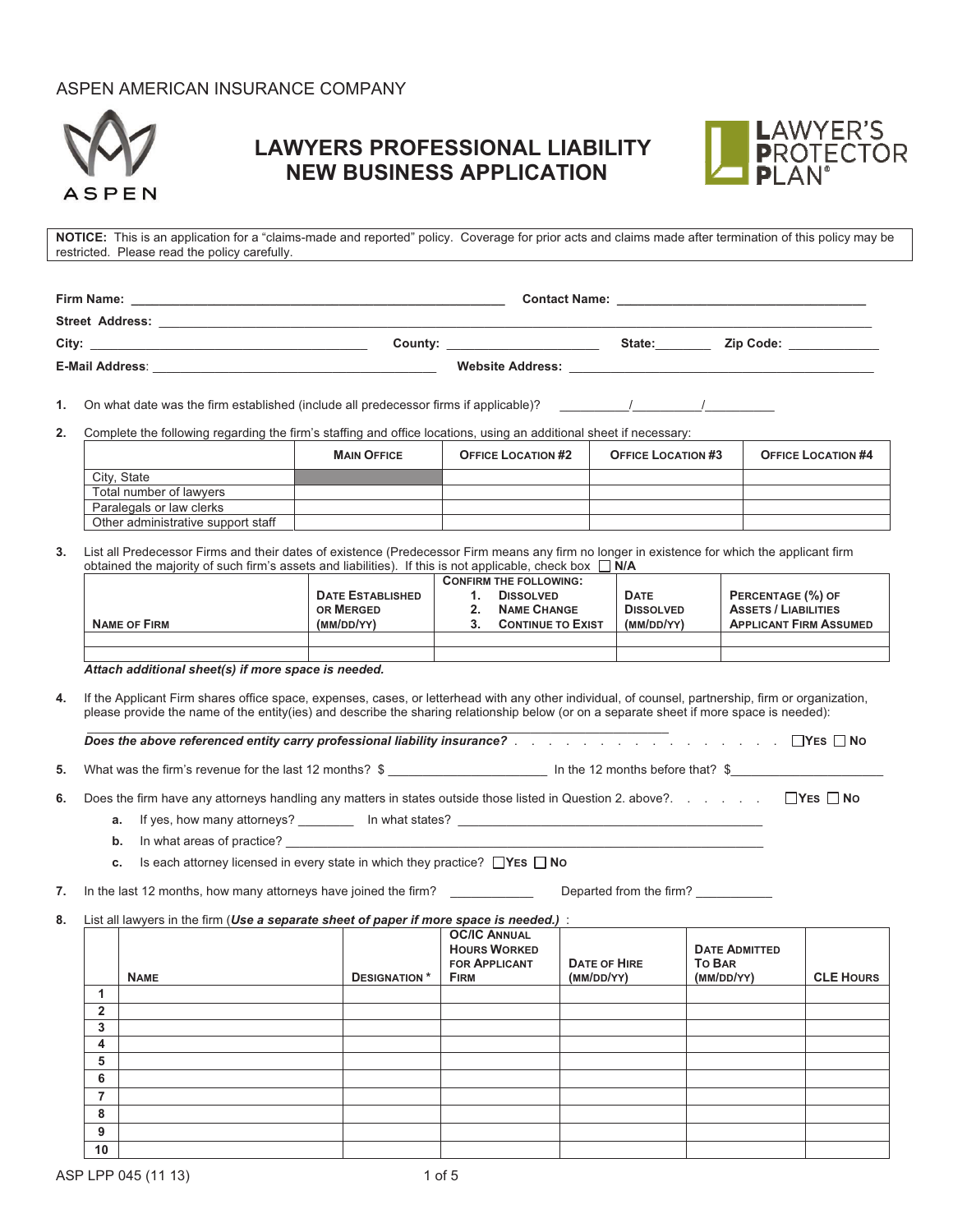### *\* Designation: O – Officer, OC – Of Counsel, P – Partner, IC – Independent Contractor, S – Shareholder, R – Retired Partner, A – Associate*

|  |  | 9. Provide the following information about the firm's professional liability insurance for the previous five (5) years. |  |  |  |
|--|--|-------------------------------------------------------------------------------------------------------------------------|--|--|--|
|--|--|-------------------------------------------------------------------------------------------------------------------------|--|--|--|

|                                    |                                              |                                                                                           |                                   |               | Provide the ionowing information about the firm's professional hability insurance for the previous live (5) years.                                                                                                                                                                                         |                |                                      |
|------------------------------------|----------------------------------------------|-------------------------------------------------------------------------------------------|-----------------------------------|---------------|------------------------------------------------------------------------------------------------------------------------------------------------------------------------------------------------------------------------------------------------------------------------------------------------------------|----------------|--------------------------------------|
|                                    | <b>INSURANCE COMPANY</b>                     | <b>POLICY PERIOD</b>                                                                      | <b>RETROACTIVE</b><br><b>DATE</b> |               | <b>LIMITS/DEDUCTIBLES</b>                                                                                                                                                                                                                                                                                  | <b>PREMIUM</b> | <b>NUMBER OF</b><br><b>ATTORNEYS</b> |
|                                    |                                              |                                                                                           |                                   |               |                                                                                                                                                                                                                                                                                                            |                |                                      |
|                                    |                                              |                                                                                           |                                   |               |                                                                                                                                                                                                                                                                                                            |                |                                      |
|                                    |                                              |                                                                                           |                                   |               |                                                                                                                                                                                                                                                                                                            |                |                                      |
|                                    |                                              |                                                                                           |                                   |               |                                                                                                                                                                                                                                                                                                            |                |                                      |
|                                    |                                              |                                                                                           |                                   |               | 11. List the methods used by the firm to detect and address potential conflicts of interest among clients (i.e. computer, conflict committee):                                                                                                                                                             |                |                                      |
|                                    |                                              |                                                                                           |                                   |               |                                                                                                                                                                                                                                                                                                            |                |                                      |
|                                    |                                              |                                                                                           |                                   |               | 13. Does the firm track dates and deadlines on at least two independent calendars (at least one of them being computerized),                                                                                                                                                                               |                |                                      |
|                                    |                                              | If no, please describe your docket control system in detail on a separate sheet of paper. |                                   |               |                                                                                                                                                                                                                                                                                                            |                |                                      |
|                                    |                                              | 14. Do you use the following client communication letters for all of the firm's clients:  |                                   |               |                                                                                                                                                                                                                                                                                                            |                |                                      |
| a.                                 |                                              |                                                                                           |                                   |               | Engagement letters on new matters, outlining scope of representation, fees and billing procedures: $\Box$ YES $\Box$ No<br>Declination or non-engagement letters on new matters that will not be undertaken: $\ldots$ , $\ldots$ , $\Box$ YES $\Box$ No                                                    |                |                                      |
| b.<br>C.                           |                                              |                                                                                           |                                   |               |                                                                                                                                                                                                                                                                                                            |                |                                      |
| d.<br>е.                           |                                              |                                                                                           |                                   |               |                                                                                                                                                                                                                                                                                                            |                |                                      |
|                                    |                                              |                                                                                           |                                   |               |                                                                                                                                                                                                                                                                                                            |                |                                      |
|                                    |                                              |                                                                                           |                                   |               | 15. Please provide the percentage (in whole numbers) of gross billable hours for each area of practice in which the firm has engaged during the past 12<br>months. The combined total areas of practice must equal 100%. All litigation should be coded under its respective Area of Practice Section; for |                |                                      |
|                                    |                                              | appropriate supplement must be completed (available from your broker):                    |                                   |               | example, "Tax Litigation" should be coded under "Taxation". Any percentage in an area of practice referenced by an asterisk (*) indicates the                                                                                                                                                              |                |                                      |
| $\frac{9}{6}$                      | Administrative Law                           |                                                                                           |                                   | $-$ %         | <b>Financial Institutions/Banking *</b>                                                                                                                                                                                                                                                                    |                |                                      |
| $\frac{9}{6}$                      | <b>Admiralty Law</b>                         |                                                                                           |                                   | $\frac{9}{6}$ | Government Contracts and Claims                                                                                                                                                                                                                                                                            |                |                                      |
| $\frac{9}{6}$                      | <b>Adoption Law</b>                          |                                                                                           |                                   | $\frac{9}{6}$ | Guardianship/Juvenile                                                                                                                                                                                                                                                                                      |                |                                      |
| $\frac{9}{6}$                      | Antitrust/Trade Regulation                   |                                                                                           |                                   | $\frac{9}{6}$ | Immigration and Naturalization                                                                                                                                                                                                                                                                             |                |                                      |
| $\frac{9}{6}$                      | Arbitration/Mediation                        |                                                                                           |                                   | $\frac{9}{6}$ | Insurance Defense                                                                                                                                                                                                                                                                                          |                |                                      |
| $\frac{9}{6}$                      | Bankruptcy*                                  |                                                                                           |                                   | $\frac{9}{6}$ | I. P. Copyrights & Trademarks*                                                                                                                                                                                                                                                                             |                |                                      |
| $\frac{9}{6}$                      | <b>Business Transactions &amp; Contracts</b> |                                                                                           |                                   | $\frac{9}{6}$ | I.P. Patents*                                                                                                                                                                                                                                                                                              |                |                                      |
| $\frac{9}{6}$                      | Civil Rights and Discrimination              |                                                                                           |                                   | $\%$          | International Law                                                                                                                                                                                                                                                                                          |                |                                      |
| $\frac{9}{6}$                      | <b>Class Actions/Mass Tort*</b>              |                                                                                           |                                   | $\%$          | Local Government (not bonds)                                                                                                                                                                                                                                                                               |                |                                      |
| $\mathcal{L}^{\text{max}}$<br>$\%$ |                                              | Collection/Repossession - Commercial*                                                     |                                   | $\frac{9}{6}$ | Oil & Gas*                                                                                                                                                                                                                                                                                                 |                |                                      |
| %                                  |                                              | Collection/Repossession - Consumer*                                                       |                                   | %             | Personal Injury - Defense                                                                                                                                                                                                                                                                                  |                |                                      |

| Commercial Litigation - Defense |
|---------------------------------|
|                                 |

- \_\_\_\_\_ % Commercial Litigation Plaintiff\* **\_\_\_\_\_\_ \_\_\_\_ \_\_\_ % Real Estate Commercial**\*
- **\_\_\_\_\_ %** Construction/Building Contracts **\_\_\_\_\_ % Real Estate Foreclosure\***
- **\_\_\_\_\_ %** Consumer Claims **\_\_\_\_\_ % Real Estate Land Use & Zoning \***
- **\_\_\_\_\_ %** Corporate & Business Formation **\_\_\_\_\_ % Real Estate Residential\***
- **\_\_\_\_\_ %** Corporate Mergers and Acquisitions **\_\_\_\_\_ % Real Estate –Title\***
- 
- **\_\_\_\_\_ %** Divorce w/ Assets < \$1M **\_\_\_\_\_ %** Social Security
- **\_\_\_\_\_ %** Divorce w/ Assets \$1M \$5M **\_\_\_\_\_ % Taxation\***
- 
- 
- **\_\_\_\_\_ %** Employment Law Employer /Management **\_\_\_\_\_ % Wills, Trusts & Estates > \$5M\***
- 
- 
- **\_\_\_\_\_ %** Criminal **\_\_\_\_\_ % Securities or Bonds\* \_\_\_\_\_ %** Divorce – w/ Assets > \$5M **\_\_\_\_\_ % Wills, Trusts & Estates < \$1M\* \_\_\_\_\_ % Employment Law – Employee /Union \* \_\_\_\_\_ % Wills, Trusts & Estates \$1M - \$5M\*** 
	- **\_\_\_\_\_ % Entertainment \* \_\_\_\_\_ %** Workers Compensation Defense
	- **\_\_\_\_\_ %** Environmental Law **\_\_\_\_\_ %** Workers Compensation Plaintiff

**2.** % Personal Injury – Plaintiff\*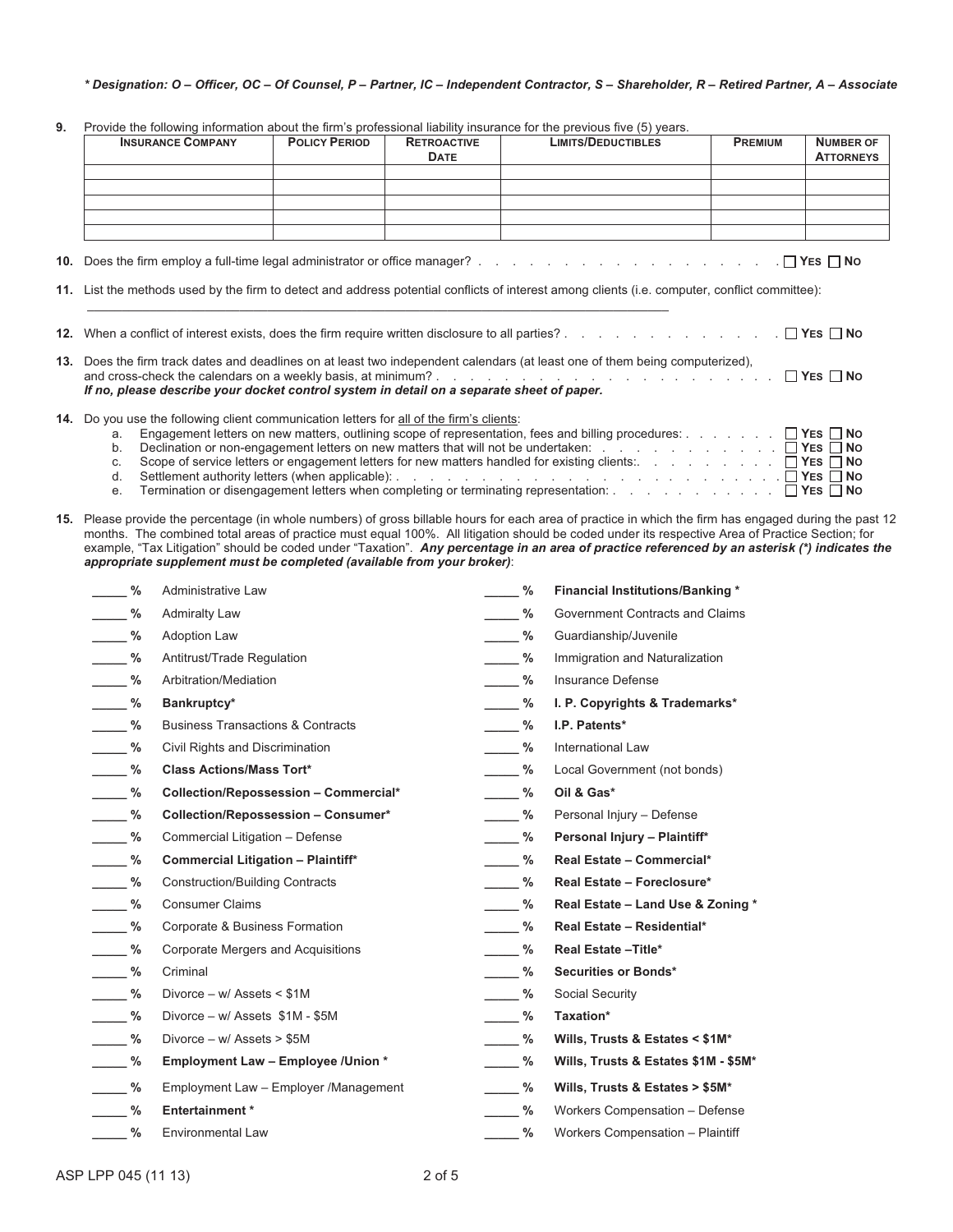| %<br>____ | ERISA/Employee Benefits | %             | Other (Describe): |
|-----------|-------------------------|---------------|-------------------|
|           |                         | $\frac{0}{0}$ | <b>TOTAL</b>      |

- **16.** Percentage of the firm's practice that falls within the defense area: \_
- **17.** Do you have any clients that represent more than 25% of your annual revenue? . . . . . . . . . . . . . . . **YES NO** *If yes, please provide details, including name of client, services provided to client and % of revenue derived from client.*
- **18.** Are all client invoices maintained current within 90 days? (If no, % over 90 days: \_\_\_\_\_\_\_\_\_\_) . . . . . . . . . . **YES NO** *If over 35%, provide a separate explanation for the backlog and how the firm is bringing these accounts current.*
- **19.** In the past two (2) years, how many times has the firm sent outstanding client bills to a collection agency in order to collect fees?
- 20. In the past two (2) years, how many times has the firm sued in order to collect unpaid client fees? *If any fee suits, please complete table below using a separate sheet if more space is needed.*

|                          | <b>CLIENT NO. 1</b> | <b>CLIENT NO. 2</b> | <b>CLIENT NO. 3</b> |
|--------------------------|---------------------|---------------------|---------------------|
| <b>Name of Client</b>    |                     |                     |                     |
| <b>Legal Services</b>    |                     |                     |                     |
| <b>Date Suit Filed</b>   |                     |                     |                     |
| <b>Amount of Dispute</b> |                     |                     |                     |
| Has the SOL Run?         |                     |                     |                     |
| <b>Status</b>            |                     |                     |                     |
| <b>Date Suit Closed</b>  |                     |                     |                     |
| <b>Outcome</b>           |                     |                     |                     |

**21.** In the past five (5) years, has the firm represented any high profile clients? . . . . . . . . . . . . . . . . **YES NO** *If yes, attach a list of client name(s), dates of representation, and services provided to the client(s) by the firm.*

| 22. In the past five (5) years, has any attorney in the firm handled any class action or mass tort litigation (regardless of what firm |  |
|----------------------------------------------------------------------------------------------------------------------------------------|--|
|                                                                                                                                        |  |
| If yes, please complete the Area of Practice Supplement.                                                                               |  |

| 23. In the past five (5) years, has your firm or any lawyer in your firm represented issuers, underwriters, or affiliates of either, with |
|-------------------------------------------------------------------------------------------------------------------------------------------|
|                                                                                                                                           |
| If yes, please complete the Securities or Bond Supplement.                                                                                |

- **24.** In the past five (5) years, has your firm or any attorney in your firm served as regulatory counsel, advisory counsel, general counsel, a board member, or participated in a loan committee for a financial institution? . . . . . . . . . . . . . . . . . . **YES NO** *If yes, please complete the Area of Practice Supplement.*
- **25.** In the past five (5) years, has any attorney in the firm served as a Director, Officer, Trustee, Partner, or Employee or had an ownership interest or financial interest in any entity other than the Applicant firm?. . . . . . . . . . . . . . . **YES NO**

|  |  |  | If yes, please complete the grid below, using a separate sheet of paper if more space is needed. |
|--|--|--|--------------------------------------------------------------------------------------------------|
|  |  |  |                                                                                                  |
|  |  |  |                                                                                                  |

| Attorney's<br><b>Name</b> | Name of<br><b>Organization</b> | Nature of<br>Clients<br><b>Business</b> | <b>Profit or</b><br>Non-<br><b>Profit</b> | $%$ of<br><b>Firm</b><br><b>Billings</b> | $%$ of<br>Equity<br><b>Interest</b> | Position(s)<br>Held | <b>Legal Services</b><br><b>Provided</b> | <b>Directors &amp; Officers</b><br>protected by D&O<br>Insurance? |
|---------------------------|--------------------------------|-----------------------------------------|-------------------------------------------|------------------------------------------|-------------------------------------|---------------------|------------------------------------------|-------------------------------------------------------------------|
|                           |                                |                                         |                                           |                                          |                                     |                     |                                          |                                                                   |
|                           |                                |                                         |                                           |                                          |                                     |                     |                                          |                                                                   |
|                           |                                |                                         |                                           |                                          |                                     |                     |                                          |                                                                   |

- **26.** If this is a solo attorney firm, do you have a backup attorney to handle matters in case of your absence? . . . . . . . **YES NO**
- **27.** During the past five (5) years, has any insurance carrier canceled or refused to renew the professional liability insurance policy covering the firm or any of the firm's attorney(s) (regardless of what firm he or she was practicing with at the time) for any reason other than the carrier's withdrawal from the market (not applicable in Missouri)? . . . . . . . . . . . . . **YES NO**  *If yes, please provide details, including the name of the carrier, the dates and the reason for this action.*
- **28.** In the past five (5) years, has any attorney been the subject of a bar complaint, bar grievance, denied the right to practice, suspended from practice, disbarred, reprimanded, or had other disciplinary action by any court or administrative agency? . . **YES NO**  *If yes, please provide details and all official bar correspondence on the matter.*
- **29.** In the past five (5) years (or earlier, if the claim is still open), how many claims or incidents have been alleged or otherwise active against attorneys in the firm (past and present)?

#### *For each, complete a Claim Supplement and provide currently valued five (5) years of loss runs.*

**30.** Are you or any member of the firm aware of any incident, act, error or omission that may result in a claim or disciplinary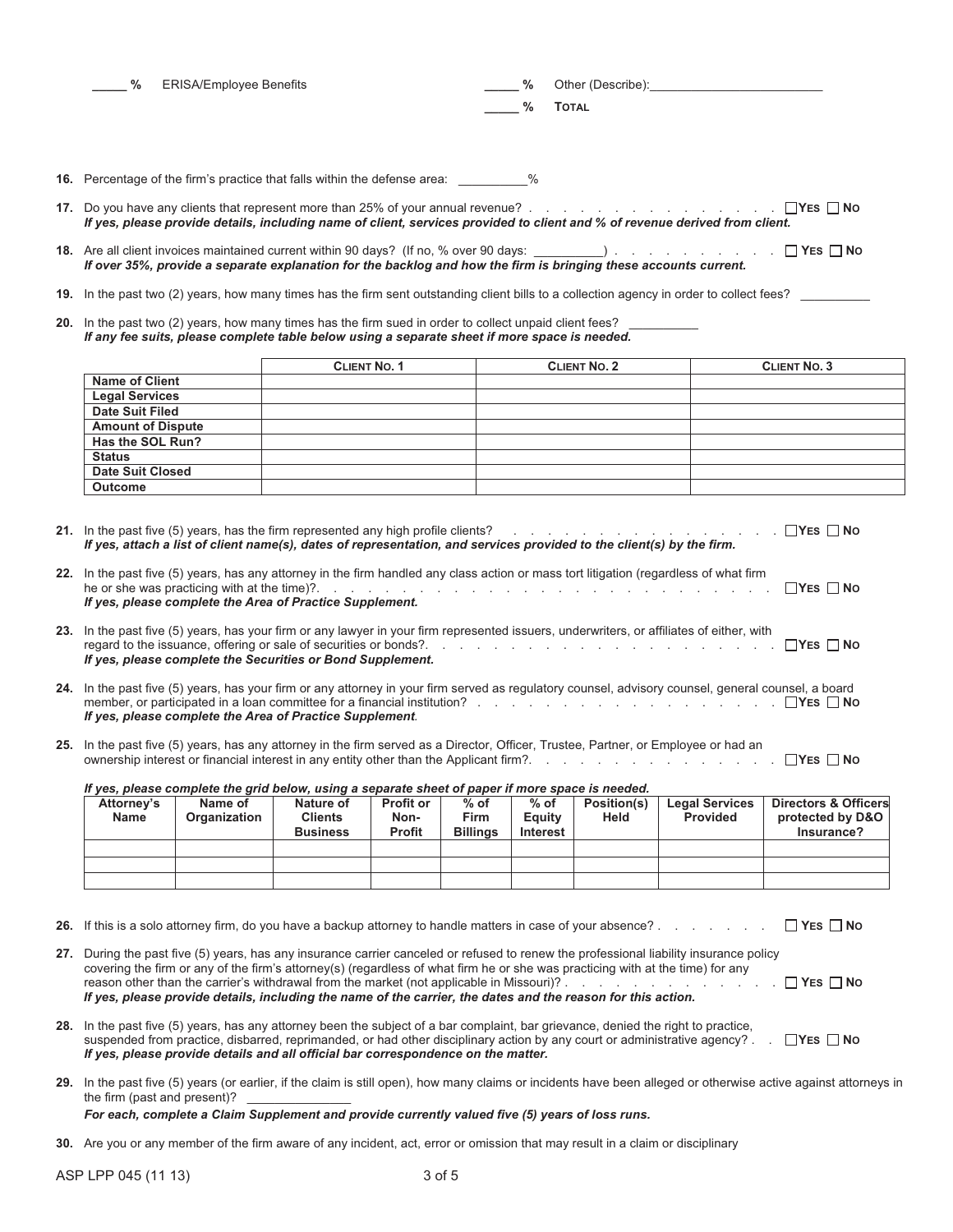action being brought against the firm, which you have not mentioned in questions 28. or 29.?. . . . . . . . . . . . . ○ **I**YES □ **NO**

*If yes, complete a Claim Supplement for each referenced matter and provide currently valued five (5) years of loss runs.* 

*\*\*It is recommended that you report any incidents, acts, errors or omissions to your current carrier. Please note that any incident, error, or omission of which you are currently aware will not be covered by a subsequently issued claims made policy.* 

*Fraud Warning: Any person who knowingly and with intent to defraud any insurance company or other person files an application for insurance or statement of claim containing any materially false information or conceals, for the purpose of misleading, information*  concerning any fact material thereto commits a fraudulent insurance act, which is a crime and subjects such person to criminal and civil *penalties. Arkansas, Louisiana, New Mexico, and West Virginia Fraud Warning: Any person who knowingly presents a false or*  fraudulent claim for payment of a loss or benefit or knowingly presents false information in an application for insurance is guilty of a crime *and may be subject to fines and confinement in prison. Colorado Fraud Warning: It is unlawful to knowingly provide false, incomplete, or misleading facts or information to an insurance company for the purpose of defrauding or attempting to defraud the company. Penalties may include imprisonment, fines, denial of insurance benefits, and/or civil damages. In Colorado, any insurance company or agent of an insurance company who knowingly provides false, incomplete, or misleading facts or information to a policyholder or claimant for the purpose of defrauding or attempting to defraud the policyholder or claimant with regard to a settlement or award payable from insurance proceeds shall be reported to the Colorado division of insurance within the department or regulatory agencies. D.C. Fraud Warning: It is a crime to provide false or misleading information to an insurer for the purpose of defrauding the insurer or any other person. Penalties include imprisonment and/or fines. In addition, an insurer may deny insurance benefits if false information materially related to a claim was provided by the applicant. Florida Fraud Warning: Any person who knowingly and with intent to injure, defraud or deceive any insurer, files a statement of claim or an application containing any false, incomplete, or misleading information is guilty of a felony of the third degree. Maryland Fraud Warning: Any person who knowingly and willfully presents a false or fraudulent claim for payment of a loss or benefit or who knowingly and willfully presents false information in an application for insurance is guilty of a crime and may be subject to fines and confinement in prison. Minnesota Fraud Warning: A person who submits an application or files a claim with intent to defraud or helps commit a fraud against an insurer is guilty of a crime. Ohio Fraud Warning: Any person who, with the intent to defraud or knowing that he is facilitating a fraud against an insurer, submits an application or files a claim containing a false or deceptive statement is guilty of insurance fraud. Oregon Fraud Warning: Any person who knowingly and with intent to defraud any insurance company or other person files an application for insurance containing any materially*  false information or conceals, for the purpose of misleading, information concerning any fact material thereto commits a fraudulent *insurance act, which may be a crime. Pennsylvania Fraud Warning: Any person who knowingly and with intent to defraud any insurance company or other person files an application for insurance or statement of claim containing any materially false information or conceals for the purpose of misleading, information concerning any fact material thereto commits a fraudulent insurance act, which is a crime and subjects such person to criminal and civil penalties. Tennessee Fraud Warning: It is a crime to knowingly provide false,*  incomplete or misleading information to an insurance company for the purpose of defrauding the company. Penalties include *imprisonment, fines and denial of insurance benefits. Maine, Virginia and Washington Fraud Warning: It is a crime to knowingly provide false, incomplete or misleading information to an insurance company for the purpose of defrauding the company. Penalties may include imprisonment, fines and a denial of insurance benefits.* 

#### **NOTICE TO APPLICANT – PLEASE READ CAREFULLY BEFORE SIGNING**

**THE APPLICANT AND FIRM ACCEPTS NOTICE THAT ANY POLICY ISSUED WILL APPLY ON A "CLAIMS-MADE AND REPORTED" BASIS.** The undersigned is authorized by and acting on behalf of the Applicant and represents that all statements and particulars herein are true, complete and accurate and that there has been no suppression or misstatements of fact and agrees that this application shall be the basis of coverage.

**THE APPLICANT AND FIRM ACCEPTS NOTICE THAT THEY ARE REQUIRED TO PROVIDE WRITTEN NOTIFICATION TO THE COMPANY OF ANY CHANGES TO THIS APPLICATION THAT MAY HAPPEN BETWEEN THE SIGNATURE DATE BELOW AND ANY PROPOSED EFFECTIVE DATE.** 

**Print Name** Title

**\_\_\_\_\_\_\_\_\_\_\_\_\_\_\_\_\_\_\_\_\_\_\_\_\_\_\_\_\_\_\_\_\_\_\_\_\_\_\_\_\_\_\_\_\_\_\_\_\_\_ \_\_\_\_\_\_\_\_\_\_\_\_\_\_\_\_\_\_\_\_\_\_\_\_\_\_\_\_\_\_\_\_\_\_\_\_\_** 

**Signature of Owner, Partner, Principal, Officer, or Member Date of the Applicant Firm** 

## **PLEASE SUBMIT A SAMPLE OF THE APPLICANT'S LETTERHEAD WITH THIS APPLICATION. INCOMPLETE, UNSIGNED AND UNDATED APPLICATIONS WILL BE RETURNED FOR COMPLETION.**

BROKER NAME:

AGENCY NAME:

**\_\_\_\_\_\_\_\_\_\_\_\_\_\_\_\_\_\_\_\_\_\_\_\_\_\_\_\_\_\_\_\_\_\_\_\_\_\_\_\_\_\_\_\_\_\_\_\_\_\_ \_\_\_\_\_\_\_\_\_\_\_\_\_\_\_\_\_\_\_\_\_\_\_\_\_\_\_\_\_\_\_\_\_\_\_\_\_**